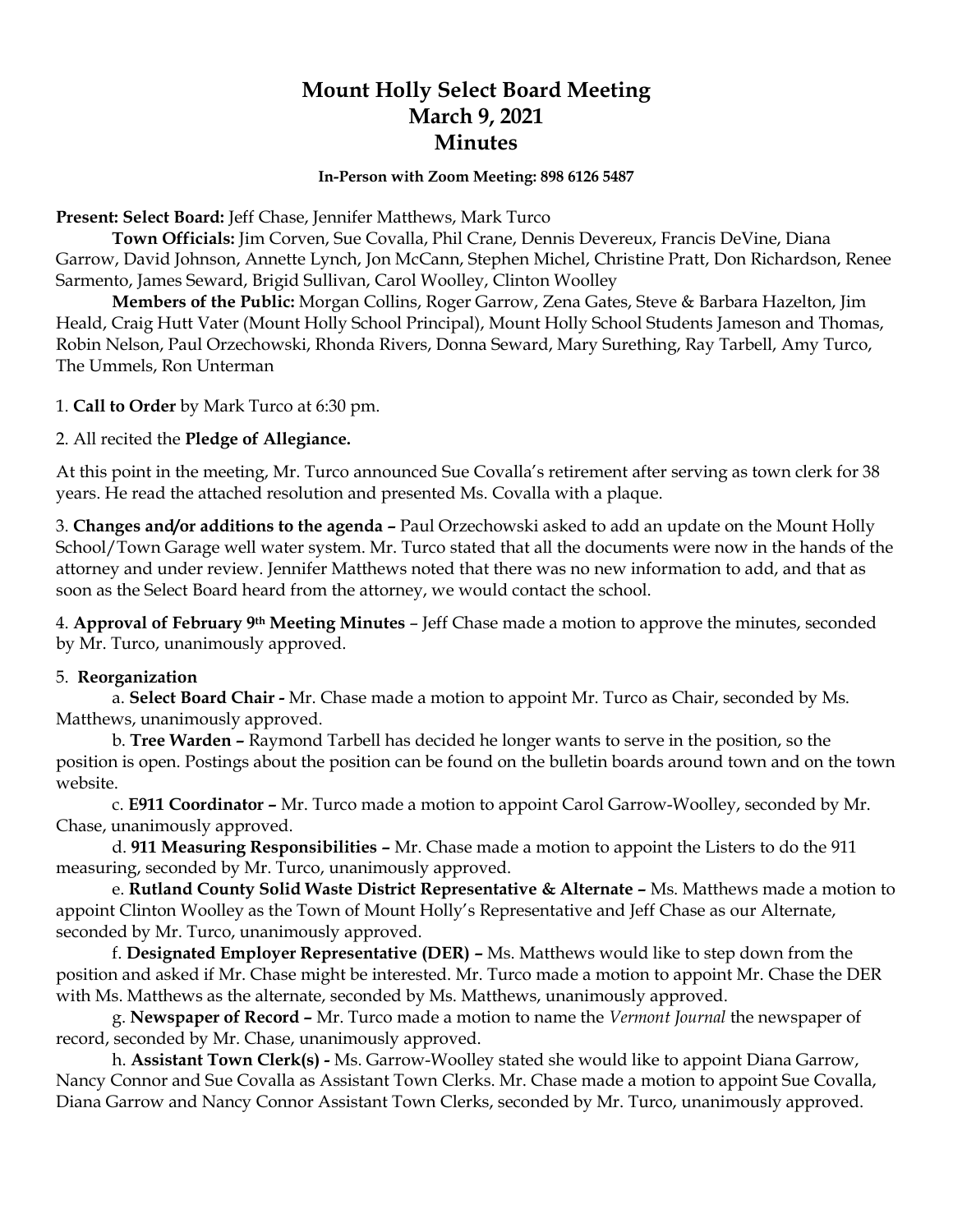i. **Assistant Town Treasurer –** David Johnson said he would like to designate Diana Garrow as the Assistant Town Treasurer. Mr. Turco made a motion to appoint Ms. Garrow Assistant Town Treasurer, seconded by Mr. Chase, unanimously approved.

j. **Set Day & Time of Regular Meeting –** Mr. Turco made a motion to set the second Tuesday of the month at 6:30 pm as the day and time for regular Select Board meetings, seconded by Mr. Chase, unanimously approved.

k. **Name Two (2) Public Posting Places for Agendas –** Mr. Chase made a motion to name the Mount Holly post office and the Belmont post office as the two public places for posting of the agenda, seconded by Mr. Turco, unanimously passed.

l. **Signer for SB Orders & Authorization for Orders –** Ms. Matthews made a motion to name Mr. Turco as the weekly signer of the orders and to authorize Mr. Johnson to sign checks for orders, payroll, payroll taxes, postage, delinquent tax collector fees, and property tax refunds as needed and per the past policy, seconded by Mr. Chase, unanimously passed.

m. **Conflict of Interest Policy – sign –** Mr. Turco made a motion to adopt and sign the Conflict of Interest Policy, seconded by Ms. Matthews, unanimously approved.

### 6. **Reports**

a. **Highways & Transfer Station Update – Clinton Woolley** stated March 28th will be the last Sunday and March 31st will be the first Wednesday the transfer station is open as we transition to Spring & Summer hours. He is working with Rutland County Solid Waste District on the recertification for the transfer station. The roads are now posted. A grant for FY22 will be applied for to pave Belmont Road from the village down to Frost Hill. Estimated cost of the project is \$250,000. Of that amount, the grant could cover \$175,000 with a 20% match by the Town.

i) **RFQ – Healdville Road Paving –** Mr. Chase has prepared a RFQ for paving parts of Healdville Road, Station Road, and Alpine and Chalet Drives. The RFQ will go to Wilk, Pike and Fuller. Mr. Chase will post it on a State of VT site, and Ms. Matthews will post it on the website. Discussion ensued about applying for a Structures grant to cover the costs associated with either the Summit Road or Sawyer Hill Road projects.

# b. **Treasurer – David Johnson**

 i) **Monthly Income & Expense Report –** Mr. Johnson reported the Culvert Repair Fund at \$50,721, the Bridge Repair Fund at \$55,978, and the Asset/Equipment Replacement Fund at \$46,517 are fully funded for the year; another \$20,000 has been collected in delinquent taxes; first payment for on-line land records access has been received in the amount of \$11; Solid Waste Labels Sold are about \$1,400 more this year than last; an additional \$242 has been received for electronics recycling, so more funds have been received so far this year than for all of last year; the Officers' Salaries are all within budget*;* Lister and Computer Expense items will cover the \$650 new computer and MS Office 365 program needed for the Listers to work with the new State Grand List program*;* nothing out of line in the General Fund expenses; the County Tax bill has been received and it is \$6,500 less than what budgeted, so there will be a good savings there; the Zero Sort Disposal Expense is less than last year with the overall Solid Waste Expense running about \$3,000 over budget.

ii) **Lister Computer & MS Office 365 Purchases –** see above.

iii) **Credit Card Resolution –** Mr. Chase made a motion to approve a resolution to authorize Credit Card Services through Community Bank to issue a credit card for town use with the names of Carol Garrow-Woolley and Clinton Woolley listed and with a \$2,500 credit limit, seconded by Mr. Turco, unanimously approved.

c. **Mount Holly Planning Commission Update – Jon McCann** reported all minutes, agendas, and previous Town Plans are now available on-line; the Select Board correction made in 2008 to the Flood Hazard Area Regulations has now been incorporated in to the document and corrected versions are available on-line and at the Rutland Regional Planning Commission; the 2018 Town Plan meetings are available on-line; the various maps inaccurately showing the Village of Russellville within Mount Holly have now been corrected; town boundary corrections are in the works; a draft of the proposed Town Plan is on the website and feedback is welcome; work on the Town Plan continues with a review of previous Town Plans underway to identify important elements.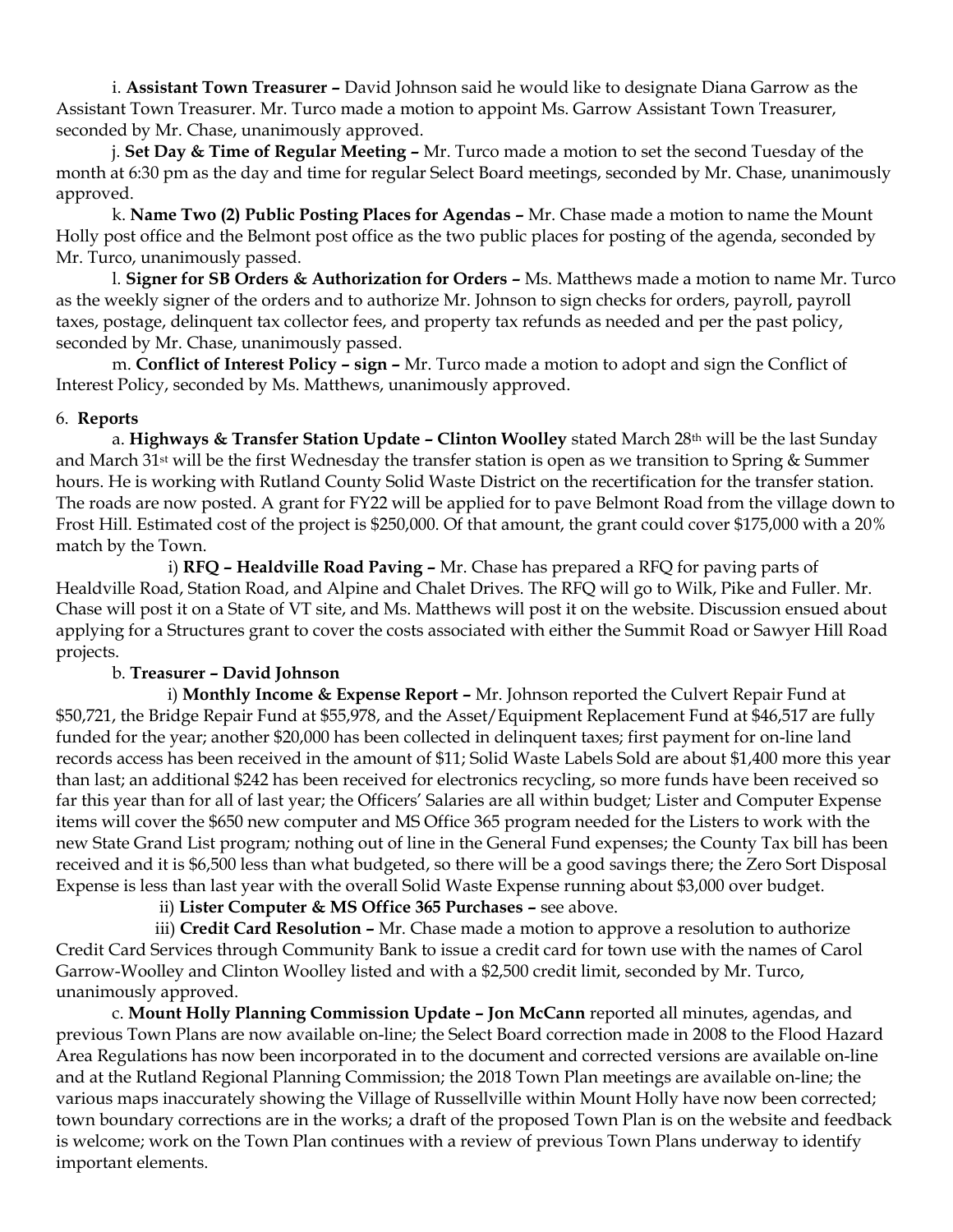d. **Mount Holly Conservation Commission Update – Phil Crane** reported that Mount Holly has been selected as one of ten towns to work with the VT Urban & Community Forestry Agency to develop a Municipal Shade Tree Preservation Plan; a Tree Warden is needed to help with this work; the drafting of a community survey continues in conjunction with Castleton University; to address issues with Star Lake, a VT Watershed grant has been submitted; an inventory of natural, cultural and recreational resources in Mount Holly is moving forward; the Commission continues to connect with residents via the iNaturalist program.

# 7. **New Business**

a. **Improvements to Nature Trail Network –** Mount Holly School Students Jameson and Thomas reported on a project they and other students have been working on to make a 1.5 mile bike trail around the school. They would like a crosswalk across School Street to complete the trail. They will send a map of the proposed trail to the Select Board. Principal Craig Hutt Vater commended Jameson and Thomas for their work on the project and said many kids at the school are excited about the program. Mr. Turco thanked Jameson and Thomas for their presentation. He said the Select Board will review the proposal and address it at a future Select Board meeting.

b. **Annual Financial Plan – Sign –** Ms. Matthews made a motion to certify and sign the Annual Financial Plan for Town Highways, seconded by Mr. Turco, passed unanimously.

c. **Certificate of Compliance – Sign –** Mr. Chase made a motion to certify and sign the Certification of Compliance for Town Road & Bridge Standards and Network Inventory, seconded by Mr. Turco, unanimously approved.

d. **Public Works Mutual Aid Agreement & Contacts –** Mr. Chase made a motion to adopt the Rutland Regional Planning Commission Emergency Mutual Aid Agreement with Mr. Woolley as the primary contact and Mr. Turco as the alternate contact, seconded by Ms. Matthews, unanimously approved.

e. **Mowing Bids –** A request for bids to mow at the beach, the Church & Lake Streets triangle, Green Cemetery and Carlton Cemetery along with some raking in the spring and leaf removal in the fall will be posted soon with bids due by the April 13th Select Board meeting.

f. **Set Start Date for Spring & Summer Transfer Station Hours –** The last Sunday will be March 28th. The first Wednesday will be March 31st. Thereafter, the transfer station will be open Wednesdays from 4:00 pm to 7:00 pm and Saturdays from 8:00 am to 2:00 pm.

g. **Other –** Dennis Devereux mentioned the speed limit in the Village and removal of the grassy triangle at Lake Street & Belmont Road as items to be considered. He also let people know of a program discussing the Mount Holly wooly mammoth with Dartmouth Professor Nathan Kitchel to air on VPR on March 10<sup>th</sup> @ noon.

#### 8. **Ongoing & Old Business**

a. **Audit Firm Decision –** Ms. Matthews recapped that six RFP packets were mailed out: five to firms in VT, and one to a firm in Maine which performs audits for a number of municipalities here in VT. Three of the VT firms and the ME firm submitted proposals. After an initial review of the proposals, the Select Board decided to consider the three firms with similar bids. Ms. Matthews and Fra DeVine each called a VT municipality listed as a reference, so as to discuss their audit experience with the firm. The six municipalities contacted were all pleased with the work done by the firms. Discussion ensued about the three audit firms under consideration. Ms. Matthews made a motion to accept RHR Smith's cost proposal of \$9,000 per year for audits for the fiscal years ending June 30, 2019, 2020, 2021, 2022, and 2023, seconded by Mr. Turco, unanimously approved.

b. **Select Board Admin. Assistant Position –** Ms. Matthews reported that the position was advertised twice more in the *Vermont Journal* and in the *Chit Chat.* She will contact a temp agency next*.*

c. **Other – Mount Holly School/Town Garage Well Water System** – Mr. Hutt Vater asked for an update. Ms. Matthews explained that all documents were with the attorney and under review. As soon as that process was complete, the Select Board will contact the school to set a date to sign the necessary papers.

9. **Citizen Comments –** None this evening.